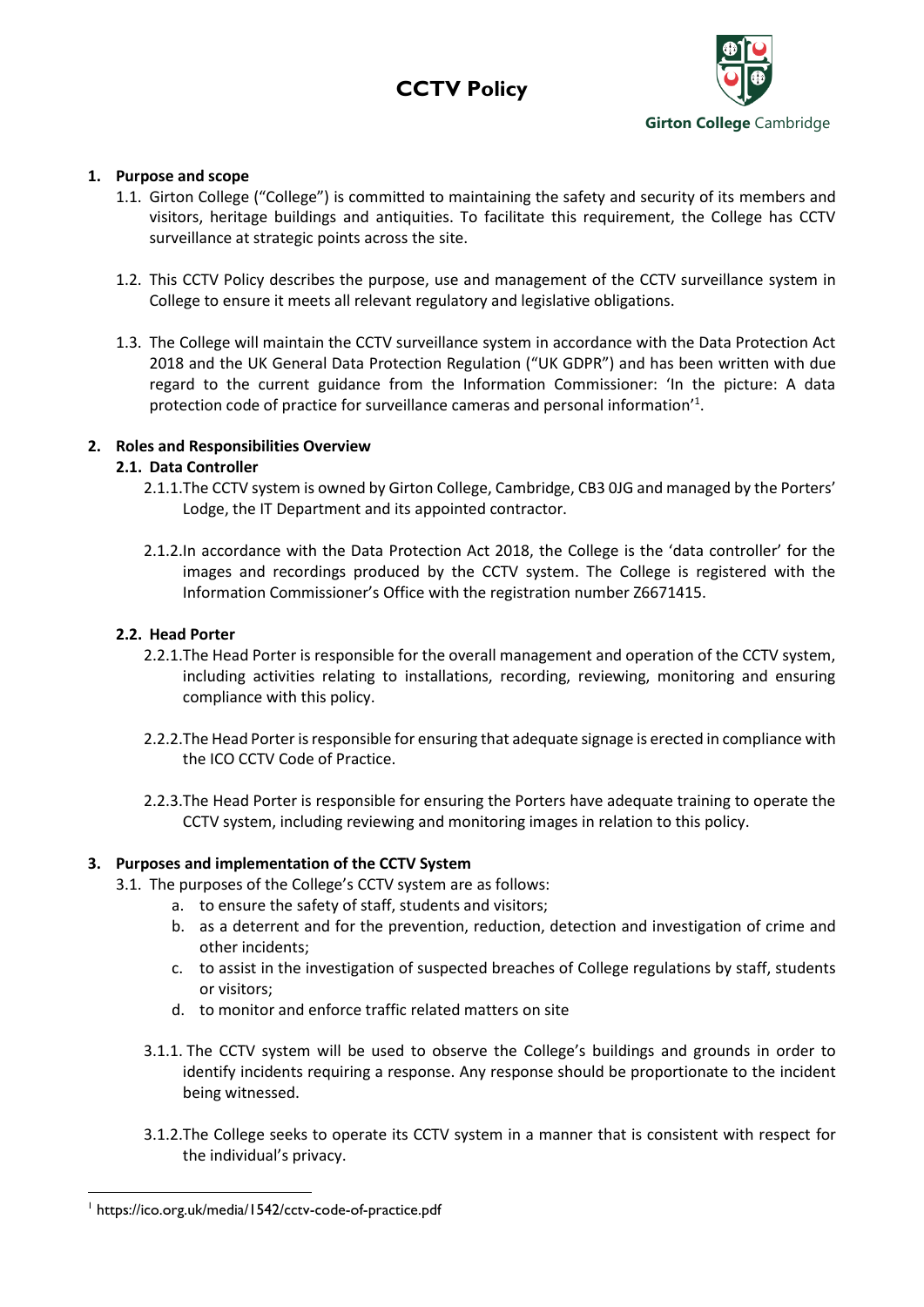



## 3.2. The implementation of the College's CCTV system

3.2.1.The CCTV system operates across the College's residential, public and parking areas.

- 3.2.2. Cameras are sited to ensure that they cover College premises as comprehensively as is required. Cameras are installed to cover College access points, car parks, buildings, residential accommodation (as described in 3.2.3), external buildings, and public areas which are considered to be vulnerable.
- 3.2.3.Cameras are not sited to focus on private residential areas and cameras situated in College residential accommodation focus on entrances and communal areas only.
- 3.2.4. Any future dwelling developments near College premises which places private premises within the view of the cameras, will be protected for the privacy of the residents. This will be ensured by the pixilation of any such views by the appointed contractor.
- 3.2.5.CCTV Signs are placed at all College entrances to inform members of College, visitors and members of the public that CCTV is in operation.
- 3.2.6.The CCTV system will be reviewed on an annual basis to ensure the cameras are fit-for-purpose and sited in the relevant positions.

## **4. Data Protection Legislation**

- 4.1. The College's operation of a CCTV system across its sites complies with the principles set out in the UK General Data Protection Regulation ("UK GDPR") and Data Protection Act 2018.
	- Processed (i.e., collected, handled, stored, disclosed and destroyed) fairly, lawfully and transparently
	- Processed only for specified, explicit and legitimate purposes;
	- Adequate, relevant and limited;
	- Accurate (and rectified if inaccurate);
	- Not kept for longer than necessary;
	- Processed securely
- 4.2. The College will undertake a 'data protection impact assessment' before each new or updated camera is installed, to ensure the privacy implications are fully recognised.

#### **5. Monitoring and Recording**

- 5.1. The College's CCTV system is monitored in the Porters' Lodge at the main College site and Swirles Court. The area is secure and staffed 24 hours a day.
- 5.2. The CCTV images are recorded centrally on servers located securely at the College and are accessible and monitored by the College Porters. The IT Department personnel and appointed contractors have access to these images only where technical support is required.
- 5.3. CCTV images will only be downloaded by an appropriately trained person.
- 5.4. The cameras are positioned and installed to provide images of suitable quality around the College site for the purposes specified. The system is checked on a daily basis to ensure the accuracy of the data.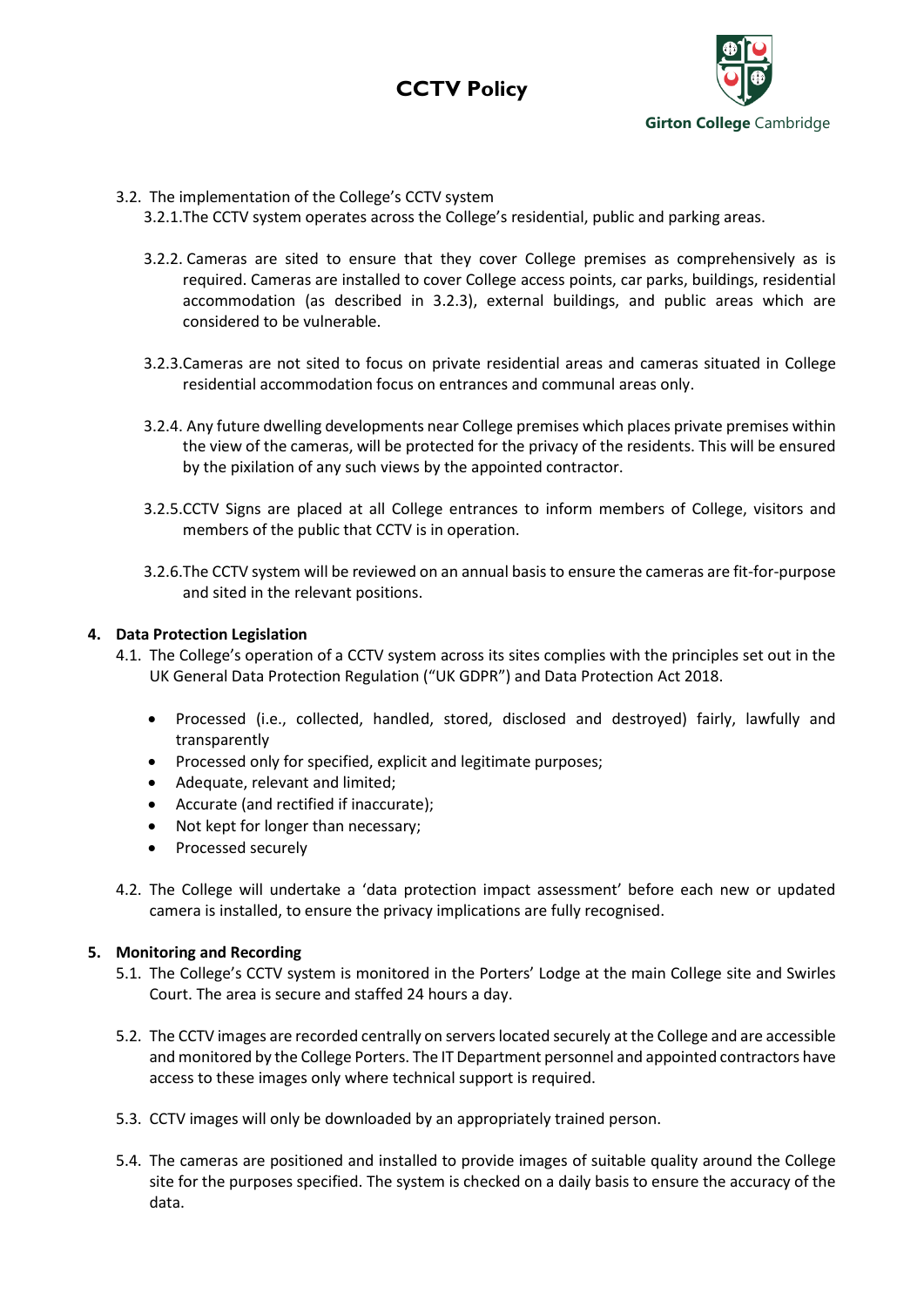# **CCTV Policy**



## **6. Image Retention Schedules**

- 6.1. Images are retained for a maximum of 30 days and overwritten unless they are required as evidence in an investigation of an offence or by law.
- 6.2. Images that are retained as part of an investigation will be held securely and will be reviewed and destroyed in accordance with the timescales agreed in the College's Records Retention Schedule.
- 6.3. Images that are retained as part of an investigation will be accessible only by those conducting the investigation and the Head Porter.

# **7. Access and applications for CCTV Images**

## **Access and Applications by Individuals**

- 7.1. Individuals who wish to have access to CCTV images relating to themselves should complete the College's ['Data Subject Access Form'](https://www.girton.cam.ac.uk/wp-content/uploads/2018/05/DataSubjectAccessForm2018.pdf) or contact the College Data Protection Lead.
- 7.2. Individuals will be required to provide suitable and valid identification before the College will process the 'data subject access request'.
- 7.3. To enable the College to accurately identify the individual, a detailed description must be provided of the images required, including location, date(s) and time(s). Individuals should also specify the format in which they require the images to be provided.
- 7.4. Individuals should expect to have a response to their 'data subject access request' within one calendar month of submitting their request. The College will contact the individual where there may be a delay in completing the request, in order to agree an extended deadline.
- 7.5. The College may be unable to comply with an individual's 'data subject access request' if the images requested contain another identifiable person or persons. The 'data subject access request' will be reviewed by the College Data Protection Lead to determine if it necessary to obtain consent from the identifiable person or persons or if on balance the image(s) can be feasibly released without the person's consent.

#### **Access and Applications by Third Parties**

- 7.6. Applications for CCTV images regarding a person or persons by a Third Party<sup>2</sup> must be made using the College's ['Data Subject Access Form'](https://www.girton.cam.ac.uk/wp-content/uploads/2018/05/DataSubjectAccessForm2018.pdf) or by contacting the College Data Protection Lead.
- 7.7. Applications made on behalf of the 'data subject' will require written authorisation and valid proof of identity from the data subject before a request will be processed.
- 7.8. Disclosures of CCTV images, where it is appropriate, may be disclosed to:
	- The "Gold Group" for all health, safety and security issues that pose a risk to the College and its members.
	- The Senior Tutor and/or Dean of Discipline and a Disciplinary Committee as part of a student disciplinary investigation.

 $2$  A 'Third Party' includes, but is not limited to, members of staff, Fellows, students, conference guests and College visitors.